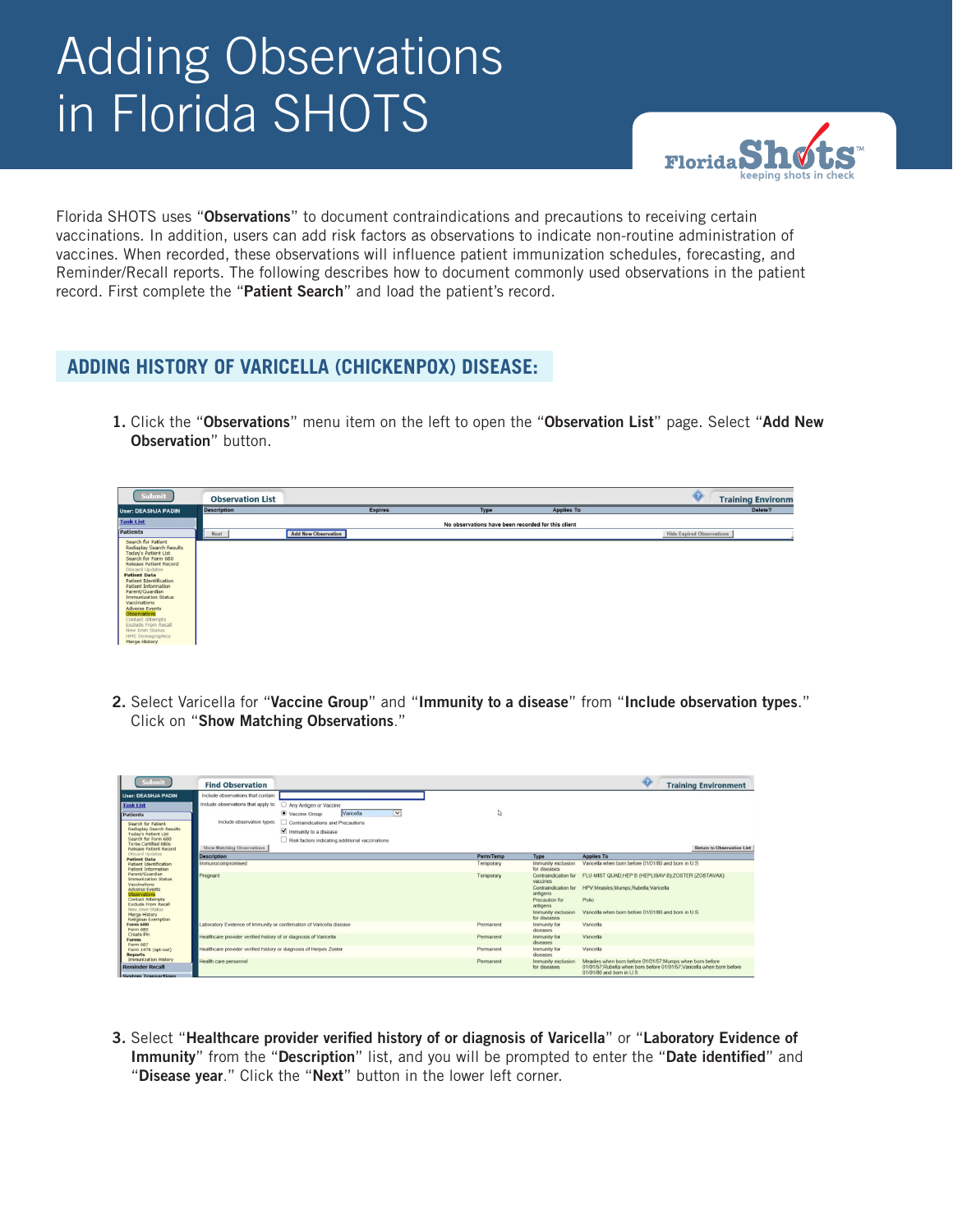| <b>Submit</b>                                                        | <b>Add Observation</b>                                                         | <b>Training Environment</b> |
|----------------------------------------------------------------------|--------------------------------------------------------------------------------|-----------------------------|
| <b>User: DEASHJA PADIN</b>                                           | Description: Healthcare provider verified history of or diagnosis of Varicella |                             |
| <b>Task List</b>                                                     | Applies To<br>Type                                                             |                             |
|                                                                      | Immunity for diseases Varicella                                                |                             |
| Patients                                                             | Perm/Temp: Permanent                                                           |                             |
| Search for Patient                                                   | Date Identified: * 06/21/2018                                                  |                             |
| Redisplay Search Results<br>Today's Patient List                     | Disease year: * 2005                                                           |                             |
| Search for Form 680<br>To-be Certified 680s                          | Comments:                                                                      |                             |
| I<br>telease Patient Record<br>Discard Undates                       | Asterisk indicates a required field                                            |                             |
| <b>Patient Data</b><br>Patient Identification<br>Bottomb Information | Next<br>Return to Observation List                                             | Cancel                      |

4. Click the "Submit" button in the upper left corner to save.

| <b>Name: SMITH, BELL</b><br>DOB: 01/01/2001 (17 yrs 5 mos 20 dys) (6380 days)<br>Florida<br><b>CIP: BOND COMMUNITY HEALTH CENTER</b><br>keeping shots in check |                         | State IMM Id: 9901437340<br>SSN:<br>Site: 1720 PEDS - BCPED | Sex: Male<br><b>Status: Overdue</b>                               |                |                       |                                  |                             |         |
|----------------------------------------------------------------------------------------------------------------------------------------------------------------|-------------------------|-------------------------------------------------------------|-------------------------------------------------------------------|----------------|-----------------------|----------------------------------|-----------------------------|---------|
| Submit                                                                                                                                                         | <b>Observation List</b> |                                                             |                                                                   |                |                       |                                  | <b>Training Environment</b> |         |
| User: DEASHJA PADIN                                                                                                                                            | <b>Description</b>      |                                                             |                                                                   | <b>Expires</b> | Type                  |                                  | <b>Applies To</b>           | Delete? |
| <b>Task List</b>                                                                                                                                               |                         |                                                             | Healthcare provider verified history of or diagnosis of Varicella | Permanent      | Immunity for diseases | Varicella                        |                             |         |
| Patients                                                                                                                                                       | Next                    |                                                             | <b>Add New Observation</b>                                        |                |                       | <b>Hide Expired Observations</b> |                             | Cancel  |

## **ADDING RISK FACTORS TO OBSERVATIONS:**

Based on certain risk factors such as underlying medical conditions or proximity to an outbreak, some patients will need non-routine vaccines. In these cases, Florida SHOTS requires risk factor observations to be added to the patient record to appropriately evaluate and forecast doses.

adding such vaccinations. For certain vaccines, such as meningococcal B, Florida SHOTS will recognize the administration of the first dose of MenB (Bexsero or Trumenba) and will automatically add the risk factor observation to the patient record and forecast accordingly. Alternatively, users may manually add risk factor observations, before

To add an observation manually, perform the following steps:

1. Click the "Observations" menu item on the left to open the "Observation List" page. Select "Add New Observation" button

| Submit                                                                                                                                                                                                                                                                                                                                                                                                                                              | <b>Observation List</b> |                            |                |                                                    |                   | $\bigcirc$                       | <b>Training Environ</b> |
|-----------------------------------------------------------------------------------------------------------------------------------------------------------------------------------------------------------------------------------------------------------------------------------------------------------------------------------------------------------------------------------------------------------------------------------------------------|-------------------------|----------------------------|----------------|----------------------------------------------------|-------------------|----------------------------------|-------------------------|
| <b>User: DEASHJA PADIN</b>                                                                                                                                                                                                                                                                                                                                                                                                                          | <b>Description</b>      |                            | <b>Expires</b> | Type                                               | <b>Applies To</b> |                                  | Delete?                 |
| <b>Task List</b>                                                                                                                                                                                                                                                                                                                                                                                                                                    |                         |                            |                | No observations have been recorded for this client |                   |                                  |                         |
| Patients                                                                                                                                                                                                                                                                                                                                                                                                                                            | Next<br>____            | <b>Add New Observation</b> |                |                                                    |                   | <b>Hide Expired Observations</b> |                         |
| Search for Patient<br>Redisplay Search Results<br>Today's Patient List<br>Search for Form 680<br>Release Patient Record<br>Discard Updates<br><b>Patient Data</b><br><b>Patient Identification</b><br><b>Patient Information</b><br>Parent/Guardian<br><b>Immunization Status</b><br>Vaccinations<br><b>Adverse Events</b><br>Observations<br>Contact Attempts<br>Exclude From Recall<br>New Imm Status<br><b>HMS Demographics</b><br>Merge History |                         |                            |                |                                                    |                   |                                  |                         |

2. In this example, select Meningococcal B for "Vaccine Group," "Risk factors indicating additional vaccinations," and click on "Show Matching Observations" button.

| Submit                                                                                               | <b>Find Observation</b>             |                                                              |           |                                  | <b>Training Environment</b>                                                                                                             |
|------------------------------------------------------------------------------------------------------|-------------------------------------|--------------------------------------------------------------|-----------|----------------------------------|-----------------------------------------------------------------------------------------------------------------------------------------|
| <b>User: DEASHJA PADIN</b>                                                                           | Include observations that contain:  |                                                              |           |                                  |                                                                                                                                         |
| <b>Task List</b>                                                                                     | Include observations that apply to: | Any Antigen or Vaccine                                       |           |                                  |                                                                                                                                         |
| Patients                                                                                             |                                     | Meningococcal B<br>Vaccine Group<br>$\checkmark$             |           |                                  |                                                                                                                                         |
| Search for Patient                                                                                   |                                     | Include observation types: Contraindications and Precautions |           |                                  |                                                                                                                                         |
| Redisplay Search Results<br>Today's Patient List                                                     |                                     | Immunity to a disease                                        |           |                                  |                                                                                                                                         |
| Search for Form 680<br>To-be Certified 680s                                                          |                                     | Risk factors indicating additional vaccinations              |           |                                  |                                                                                                                                         |
| Release Patient Record                                                                               | Show Matching Observations          |                                                              |           |                                  | <b>Return to Observation L</b>                                                                                                          |
| <b>Discard Updates</b><br><b>Patient Data</b>                                                        | <b>Description</b>                  |                                                              | Perm/Temp | Type                             | <b>Applies To</b>                                                                                                                       |
| Patient Identification<br><b>Patient Information</b><br>where the state of the state of the state of | <b>FLShots Men B risk schedules</b> |                                                              | Permanent | Indication for risk<br>schedules | Meningococcal B risk 2-dose series MenB-4C Meningococcal B risk 2-dose<br>series MenB-FHbp:Meningococcal B risk 3-dose series MenB-FHbp |